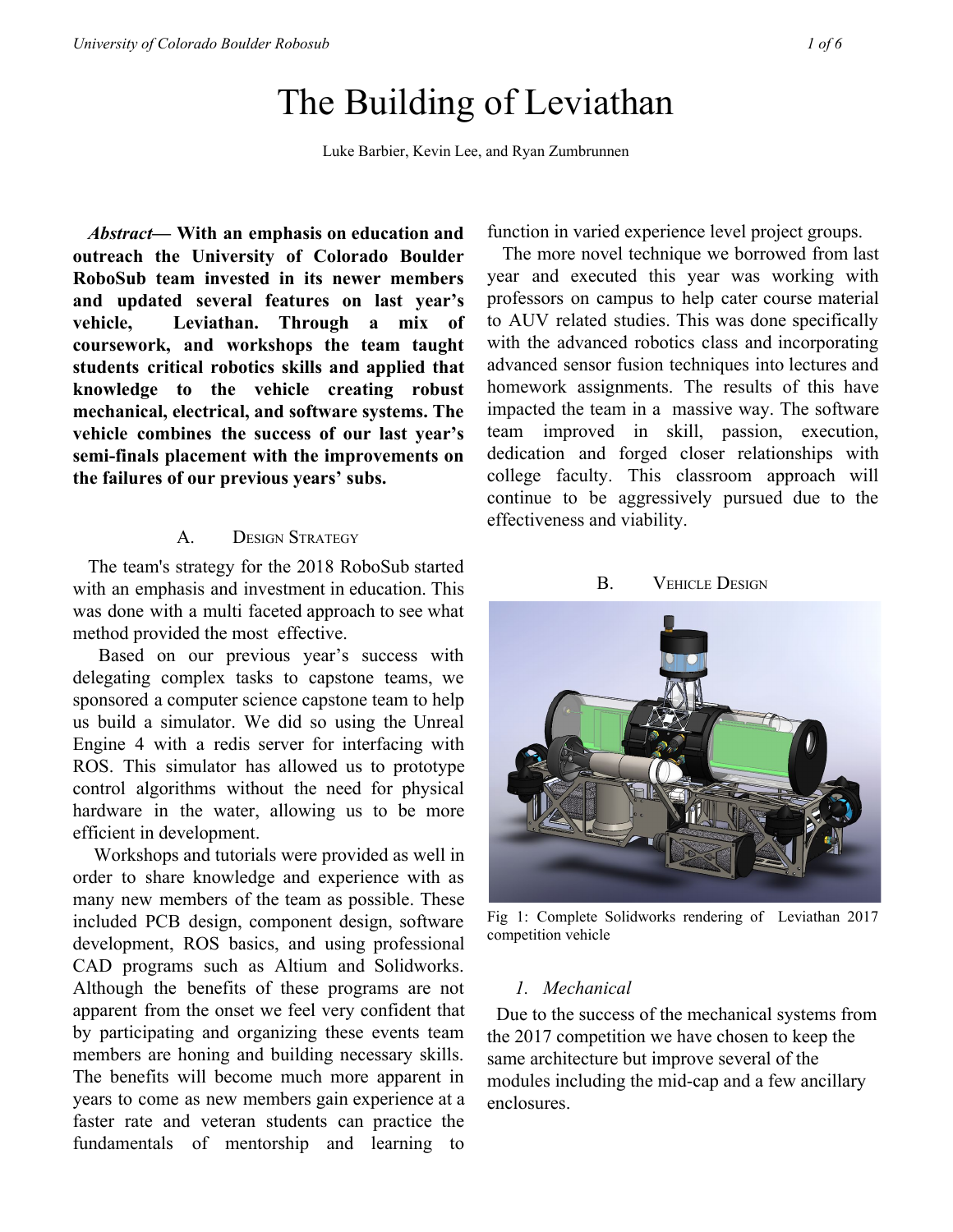#### *University of Colorado Boulder Robosub 2 of 6*

#### *1.1 Midcap*

 Our vehicle's main hull is a three chamber mid-cap design. There are three spaces coming off of the central mid-cap where connections enter and exit the vehicle. The mid-cap design reduces cable lengths, and provides a stable and accessible electrical base for the vehicle. The largest focus of our mechanical team was redesigning the mid-cap. Performing a risk analysis on the old design we concluded that there were too many points of failure. The previous midcap was machined in three separate pieces due to manufacturing equipment limitations that needed to be epoxied together. At each joint a leak could lead to a catastrophic loss of all electrical systems. The new midcap design minimizes the failure points by being machined from a single piece of stock via a 5 axis CNC. This greatly reduces critical failure points removing as many epoxied joints as possible.

 The three chambers of the vehicle are as follows. The front hull chamber allows space for the main computer, ethernet switch, USB hub, and other off the shelf electronics. The rear hull houses the custom backplane, which includes vehicle control and power systems. The periscope, located above the midcap, contains the 360 camera and Inertial measurement sensors. The inclusion of the Occam Omni 60 360 degree camera has been a major driving factor in the vehicle design the past three years.

#### *1.2 Enclosures*

 Leviathan Contains a large number of ancillary enclosures including pre-fabricated ones such as the Nortek DVL in addition to custom, designed and fabricated, enclosures. The ancillary enclosures consist of the hydrophone array the battery enclosures, the pneumatic/actuation systems, and a downward camera enclosure.



Fig 2: Pneumatic actuators box

Additionally, the mechanical team created a simple single base aluminum design for our hydrophone enclosure and our downward facing camera. This allowed ease of manufacturing and increased production speed.

# *1.3 Actuation*

 Our pneumatics enclosure this year consists of an 8-valve array with extra ports for contingency. It features a paintball canister supply and a simple torpedo system. This design emphasized simplicity over being feature rich.

# *2. Electrical*

 Learning from a few of our mistakes last year, we revamped our custom electrical designs to handle high current at lower temperatures. The custom electrical systems are our battery merge board, backplane, and power conversion board. In addition to our custom electronics we also have an advanced sensor suite to help with navigation and the many tasks RoboSub has to offer.

# *2.1 Merge Board*

 This year our merge board was split into two separate boards: one to handle interface with two LiPo batteries and another to be a kill switch for the 160A current going to the motors. This increases the reliability of our system, making it more robust to failures by allowing us to debug motor mosfet failures. We also increased merge boards copper density to minimize overheating.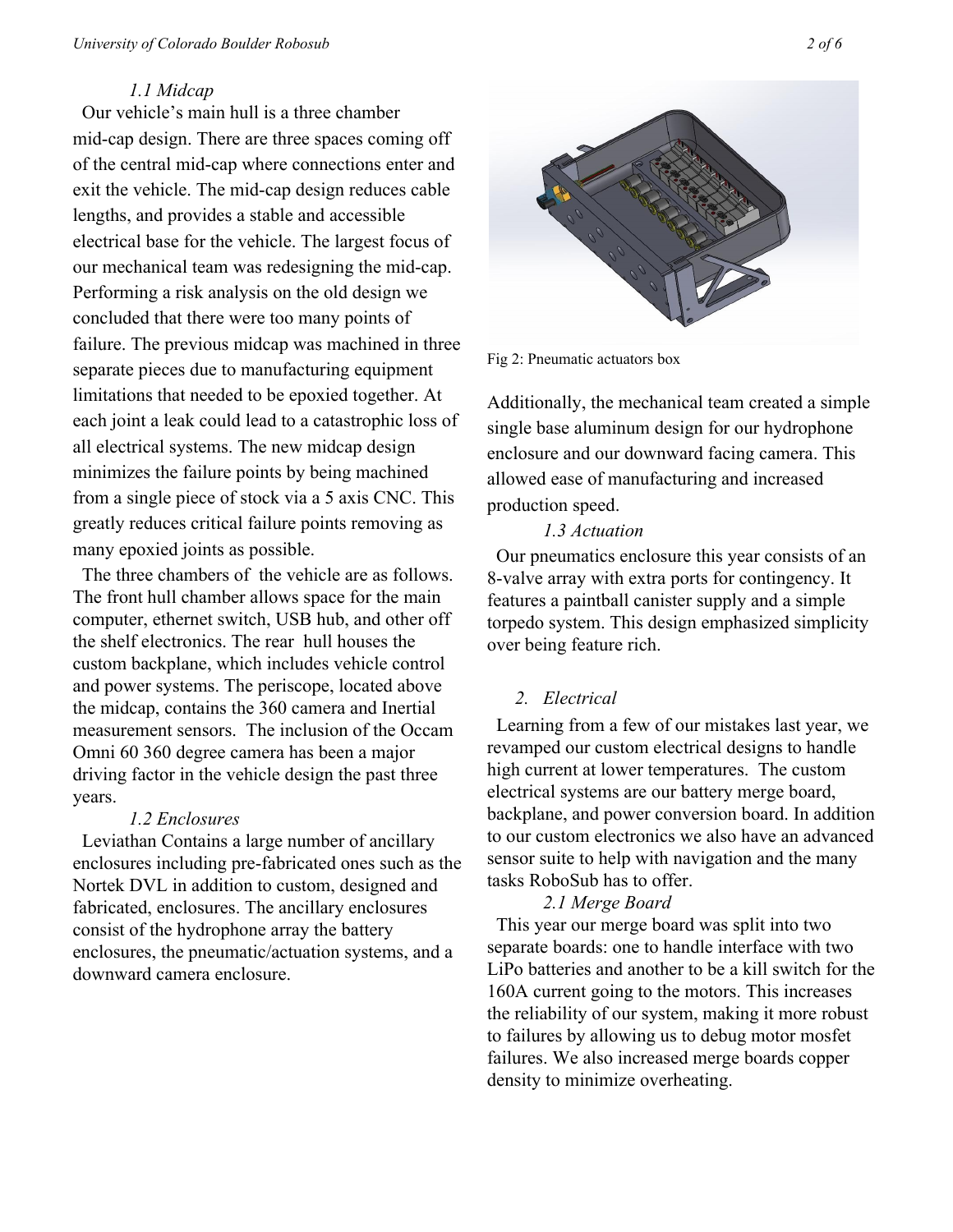

Fig 3: 3D Representation of the merge board *2.2 Backplane*

Our backplance has changed slightly since last year. This board serves to route all power traces throughout the hull of the AUV. The primary motivation behind the backplane is to eliminate the excessive wires often seen inside AUVs. The backplane, like the merge board, is designed with higher density traces in order to accommodate the high current draw of our motors.



## Fig 4: 3D Representation of the backplane *2.3 Power Conversion*

The power conversion board takes in 14.8V from the merge board through the backplane and uses a variety of buck and boosting switching converters to provide various voltages to power each of the other electrical systems on the AUV. The largest change from last year is the 19V line, which we doubled the rated current output from 4A to 8A in order to account for the higher power draw of our Intel NUC, the vehicles new computer.



Fig 5: 3D Representation of power conversion board

#### *2.4 Cameras*

 The Occam Omni 60 contains five 1.8 Megapixel cameras which are stitched together to provide steady 60FPS video in a complete 360 degree panorama of the vehicle, with each lens giving a 58 degree field of view. It operates over USB3.0 which plugs directly into our main computer. This camera should help with obstacle detection, and allow the vehicle to take non-standard approaches to tasks such as torpedoes, as well as the new octagon.

 In addition to this camera we have a global shutter Point Grey (now FLIR) BlackFly 1.3 Megapixel camera as our downward facing camera. This camera is paired with a Theia Lense to give us wide FOV. This camera was selected to give us stable images while moving, and to assist on early path detection and control critical vision tasks present throughout the competition.

#### *2.5 Hydrophones*

 Leviathan's hydrophone system consists of a 36 unit array of hydrophones in a 6x6 array. The location of the hydrophones relative to one another allows for the detection of acoustic waves between 20 kHz and 40 kHz while also preventing spatial aliasing. The hydrophones interface directly to an embedded system that is independent from the submarine's primary computer. This system's sole responsibility is to determine the heading, distance, and elevation of an incoming acoustic wave relative to the vehicle's location. The embedded system consists of an array of high-performance ADC chips, low noise amplifiers and a Xilinx FPGA. The hydrophone array – coupled with a custom FPGA algorithm – behaves as a passive sonar system rather than an acoustic point-source locator. In effect, the algorithm implements adaptive-beam forming, simultaneous multiple-source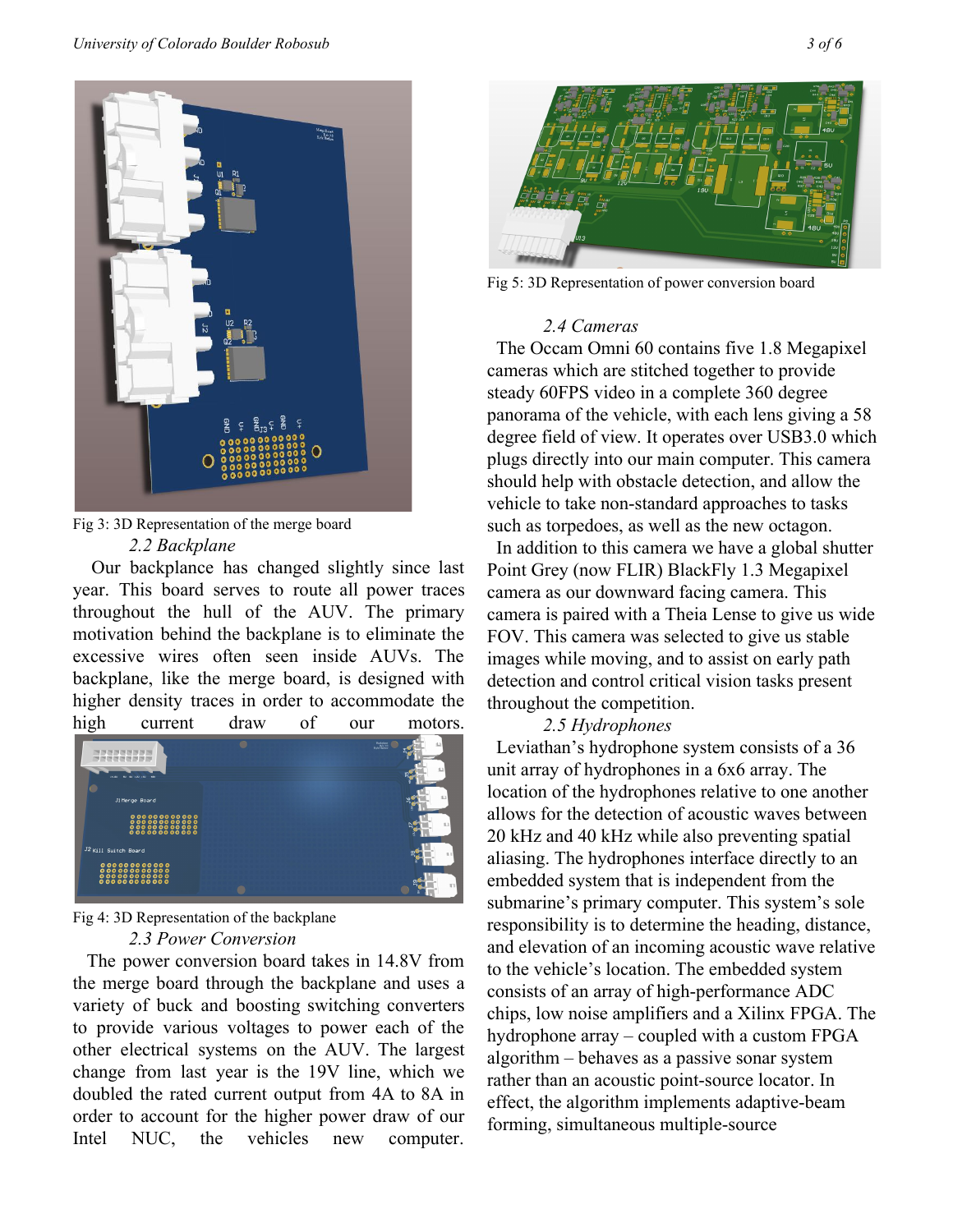identification, and signal extraction.

 Theoretically, the algorithm is capable of determining the heading, distance, and elevation of multiple sound sources to within a tenth of a degree. The development of this system is ongoing and currently untested.

 Once the telemetry is identified the data is packaged and sent to the submarine's primary computer in real-time allow the software to make accurate planning predictions.

*2.6 State Estimation Hardware* Pose estimation is a complex robotics problem and usually involves the integration of many sensors. Many top teams rely on Doppler Velocity Loggers (DVLs) to accurately find their position underwater. Our team is no different, using our newly purchased 1MHz Nortek DVL to sense our velocity, and integrate in order to map our position through TRANSDEC. The Nortek DVL is aided by a Sparton AHRS-8. This filtered inertial measurement unit (IMU), allows us to get our other state information, including orientation and linear accelerations.

 Both of these devices are integrated into our system through an Extended Kalman Filter (EKF) in ROS.



Fig 6. Software graph

# *3. Software*

 Maintaining last year's architecture, our main achievement was developing a simulator for our vehicle. This allows us to test and restructure our global planning stack. Building on top of ROS we decided to break the system into two subsystems; Controls, Perception. Our goal with this design was to make the system easier to customize. ROS is used for the communication network between all of the software application. We planned a well organized set of topics, so any part of the

application could subscribe to information it needed.

## *3.1 Control System*

 Our control system proved very effective last year, so we decided to not make many changes. The control system consists of two parts. They will be referred to as follows: Local controller, and Mission Planner.

 The local control algorithms were designed using early models of the vehicle in Simulink. These models allowed us to tune controllers for heading, and velocity. The motor controls are based on the 6DOF the vehicle can operate in. With each degree of freedom having its own controller.



Fig 7: Simulated Bode response of vehicle plant linearized at varying velocities

 The team implemented PID loops for the control of each of the DOF. Due to the high dampening of the water the controllers ended up being mostly proportional controlled.

 Finally, each of the 6DOF controllers were combined using simple linear algebra in order to account for the interactions between the controllers, i.e. pitch and roll maneuvers potentially affecting depth due to the nature of the motor arrangement. These final signals were then converted to PWM signals and sent to the ESCs to control the output of the motors.

 The Mission Planner is a State Machine implemented in the SMACH framework. This was chosen because it allowed for fast prototyping of the state machine. The planner uses actionlib to designate actions which spawns a subprocess for a desired action. This allows the Mission planner to send and monitor a desired task while continuing to monitor other aspects of Leviathan.

*3.2 State Estimation* Localization is achieved by fusing data from the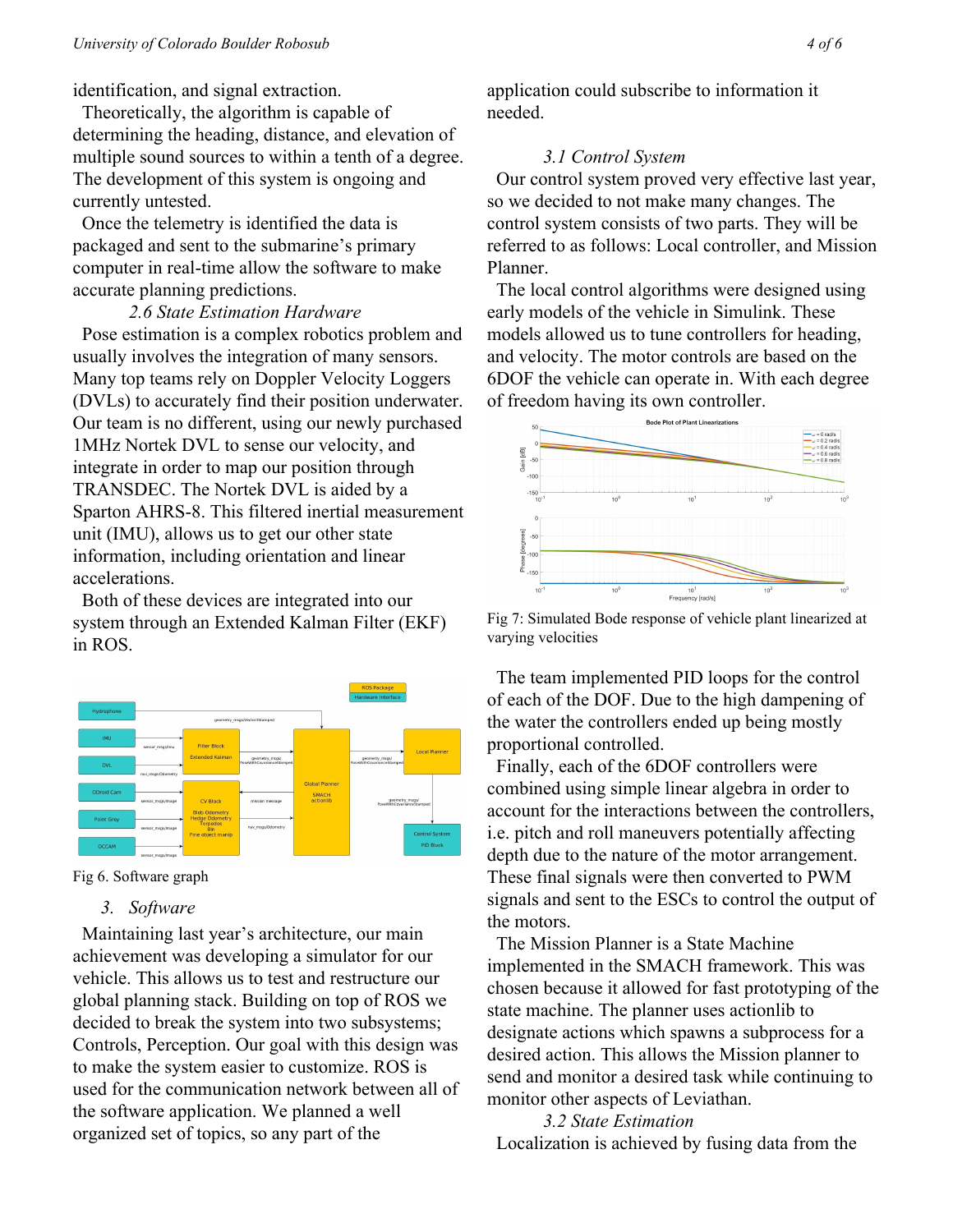DVL and AHRS sensors. This data is fused with a Kalman filter using a simple omnidirectional model. The KF takes these two components and generates a pose and odometry estimate for the sub allowing the mission planner and local controller to have accurate information about the subs current state



Fig 8 : Above is shown the filter results on one axis of the IMU acceleration.

#### *3.3 Computer Vision*

 Computer vision (CV) is used to aid in the completion of many of the tasks. We will use computer vision to localize and determine the number of a die in the shoot craps task. This is done by the use of openCV libraries that allow for quick application of many image transformations.

 CV helps with the buoy, and the hedge, by detecting the obstacles in Leviathan's field of view then determining if they are a part of a task at hand, a path indicator, or debris. Our algorithm involves first recognizing a type of object via a neural network, finding the contours of the object and calculating its position with respect to Leviathan. This algorithm has a large draw back. Due to the nature of neural networks we do not know what image features it is relying on, making it susceptible to be overfit to the data we used to train it. We do not have training data of the die and roulette table before competition, so we cannot tune our neural network before the competition starts. Additionally if conditions change significantly throughout the competition, such as lighting or water clarity then our algorithm may not be able to adapt.

#### *4. Business*

 This year the business strategy was largely similar to last years in that we focused on creating as big a presence as possible on campus and in the community, but also reached out for corporate support and sponsorship from professors. The central idea being that as our profile increases our ability to raise funds and recruit new members will scale accordingly.

 These efforts include participating in a variety of events from on campus efforts such as the annual welcome festival and having regular tabling events for promotion within the engineering center to traveling to the local maker faire, the annual sparkfun AVC competition, and presenting in front of the grassroots Boulder is For Robotics meetup community.

 Additionally we received support from a few of our members' corporate employers such as Syncroness.

 Our largest business achievement this year was making a partnership with a robotics research lab on campus. Our club will take on a new face by testing estimation algorithms and receiving a sponsorship. We believe this will complement our participation in the competition.

#### *C. Experimental Results*

Rigorous testing has occurred on Leviathan's many subsystems throughout the design process. This has culminated in 50 hours of pool testing over the school year.

In addition to electrical testing the mechanical system was tested as critical components were developed. Several weeks of testing went towards the seals of our new main hull. Initially, the hull leaked due to some improper sealing techniques. But switching to a more heavy duty marine epoxy, as well as adding final hardware including our connectors reduced the leaking significantly.

#### *D. Acknowledgements*

We would like to thank our faculty sponsor Nikolaus Correll for enabling us to work on this project. Also our many sponsors including Syncroness, the COHRINT lab, Nortek, Aquarian Audio, Molex Connectors, PNI, Sparton, Occam, MacArtney, Video Ray, and XIO technologies.